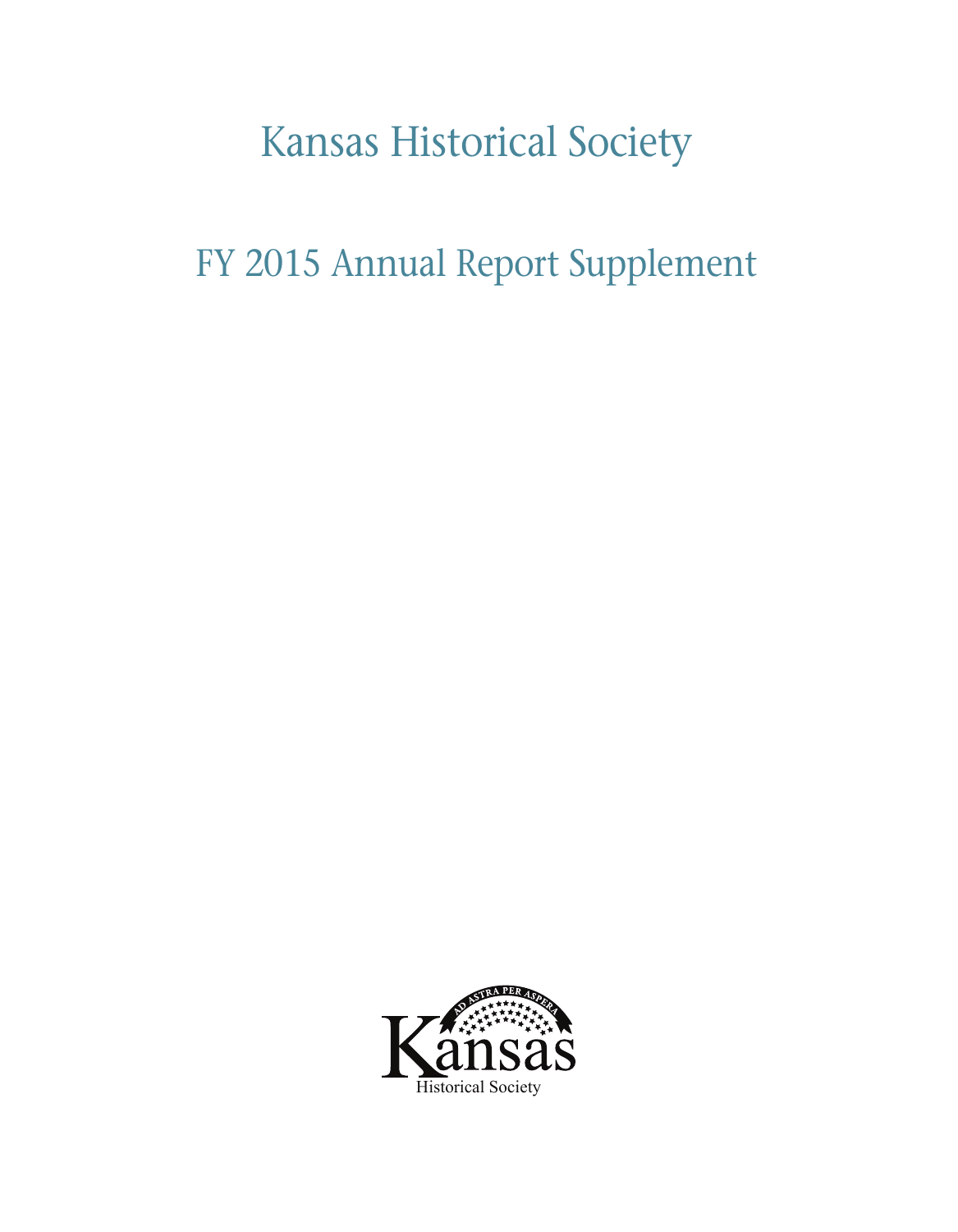#### **FY 2015 Visitor Statistics**

#### **Operated Year-Round**

| <b>Site</b>                                  | Location             | Paid   | Complimentary | <b>Total</b> |
|----------------------------------------------|----------------------|--------|---------------|--------------|
| <b>Constitution Hall State Historic Site</b> | Lecompton            | 4,365  | 93            | 4,458        |
| <b>Discovery Place</b>                       | Topeka               | No fee | 11,096        | 11,096       |
| Fort Hays State Historic Site                | <b>Hays</b>          | 2,909  | 181           | 3,090        |
| Grinter Place State Historic Site            | <b>Kansas City</b>   | 864    | 61            | 925          |
| Kansas Museum of History                     | Topeka               | 25,684 | 2,723         | 28,407       |
| Kansas State Capitol Visitor Center          | Topeka               | 377    | 82,854        | 83,231       |
| Kaw Mission State Historic Site              | <b>Council Grove</b> | 1,467  | 163           | 1,630        |
| Pawnee Indian Museum State Historic Site     | Republic             | 1,557  | 218           | 1,775        |
| Shawnee Indian Mission State Historic Site   | Fairway              | 806    | 42            | 848          |
| <b>State Archives</b>                        | Topeka               | No fee | 4,401         | 4,401        |

#### **Operated Seasonally**

Three of the state historic sites are open seasonally from April to September.

| Site                                                 | Location   | Paid | Complimentary | Total |
|------------------------------------------------------|------------|------|---------------|-------|
| Hollenberg Pony Express Station State Historic Site  | Hanover    | 530  | 10            | 540   |
| Mine Creek Civil War Battlefield State Historic Site | Pleasanton | 720  | 90            | 810   |
| Red Rocks State Historic Site                        | Emporia    | 984  | 38            | 1.022 |

#### **Operated by Community**

Four of the state historic sites are operated by community partners. Our partners open these sites to the public free of charge. Hours of operations vary.

| Site                                          | Location   | Paid   | Complimentary | Total |  |
|-----------------------------------------------|------------|--------|---------------|-------|--|
| Cottonwood Ranch State Historic Site          | Studley    | No fee | 444           | 444   |  |
| First Territorial Capitol State Historic Site | Fort Riley | No fee | 585           | 585   |  |
| Goodnow House State Historic Site             | Manhattan  | No Fee | 762           | 762   |  |
| John Brown Museum State Historic Site         | Osawatomie | No Fee | 2,584         | 2,584 |  |

#### **Self-guided sites**

Three of the state historic sites are open dawn to dusk and offer self-guided visits: Iowa and Sac & Fox Mission State Historic Site, Highland; Marais des Cygnes Massacre State Historic Site, Trading Post; and Pawnee Rock State Historic Site, Pawnee Rock.

#### **Total visitors 146,608**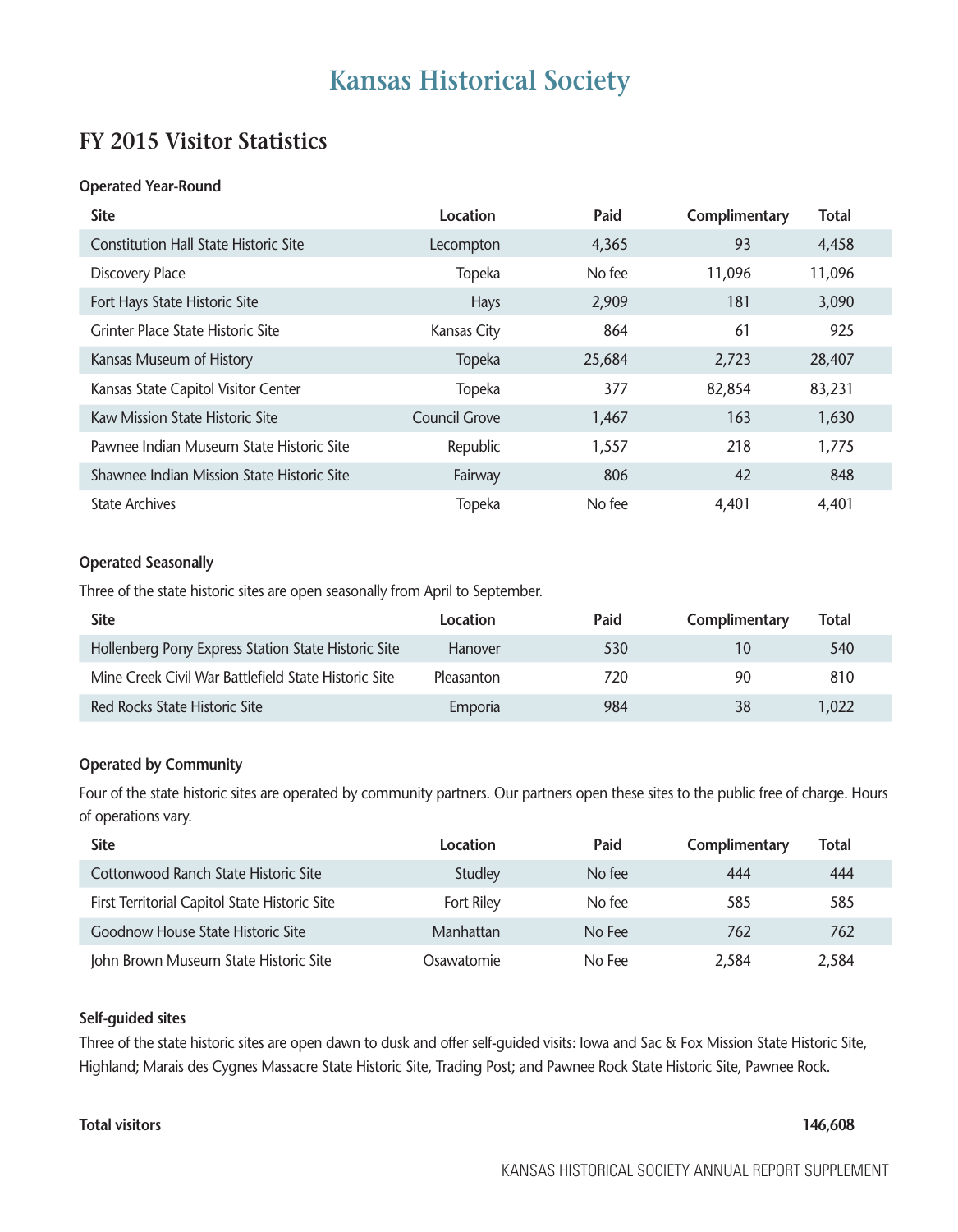### **FY 2015 Public Program Statistics**

| <b>Site</b>                                          | Location      | Attendance |
|------------------------------------------------------|---------------|------------|
| Archeology                                           | Statewide     | 154        |
| <b>Constitution Hall State Historic Site</b>         | Lecompton     | 1,158      |
| Fort Hays State Historic Site                        | <b>Hays</b>   | 2,795      |
| Goodnow House State Historic Site                    | Manhattan     | 855        |
| <b>Grinter Place State Historic Site</b>             | Kansas City   | 401        |
| <b>Historic Preservation Conference</b>              | Salina        | 90         |
| Hollenberg Pony Express Station State Historic Site  | Hanover       | 322        |
| Kansas Museum of History                             | Topeka        | 1,486      |
| Kansas State Capitol Visitor Center                  | Topeka        | 1,531      |
| Kaw Mission State Historic Site                      | Council Grove | 181        |
| Mine Creek Civil War Battlefield State Historic Site | Pleasanton    | 282        |
| Pawnee Indian Museum State Historic Site             | Republic      | 165        |
| Red Rocks State Historic Site                        | Emporia       | 754        |
| Shawnee Indian Mission State Historic Site           | Fairway       | 3,338      |
| State Archives (program)                             | Topeka        | 315        |
|                                                      |               |            |

**Total program participation 13,827**

### **FY 2015 Programs and Curriculum Materials for Schools Statistics**

| <b>Site</b>                                        |        |
|----------------------------------------------------|--------|
| History & Environmental Fair                       | 1,064  |
| Kansas Day at the Museum                           | 1,732  |
| The Kansas Journey                                 | 28,000 |
| Project Archaeology                                | 209    |
| Read Kansas!                                       | 3,500  |
| <b>Rural School Days</b>                           | 1,322  |
| Teacher in service training                        | 731    |
| Traveling resource trunks                          | 18,478 |
| Total programs and curriculum materials for school | 55,036 |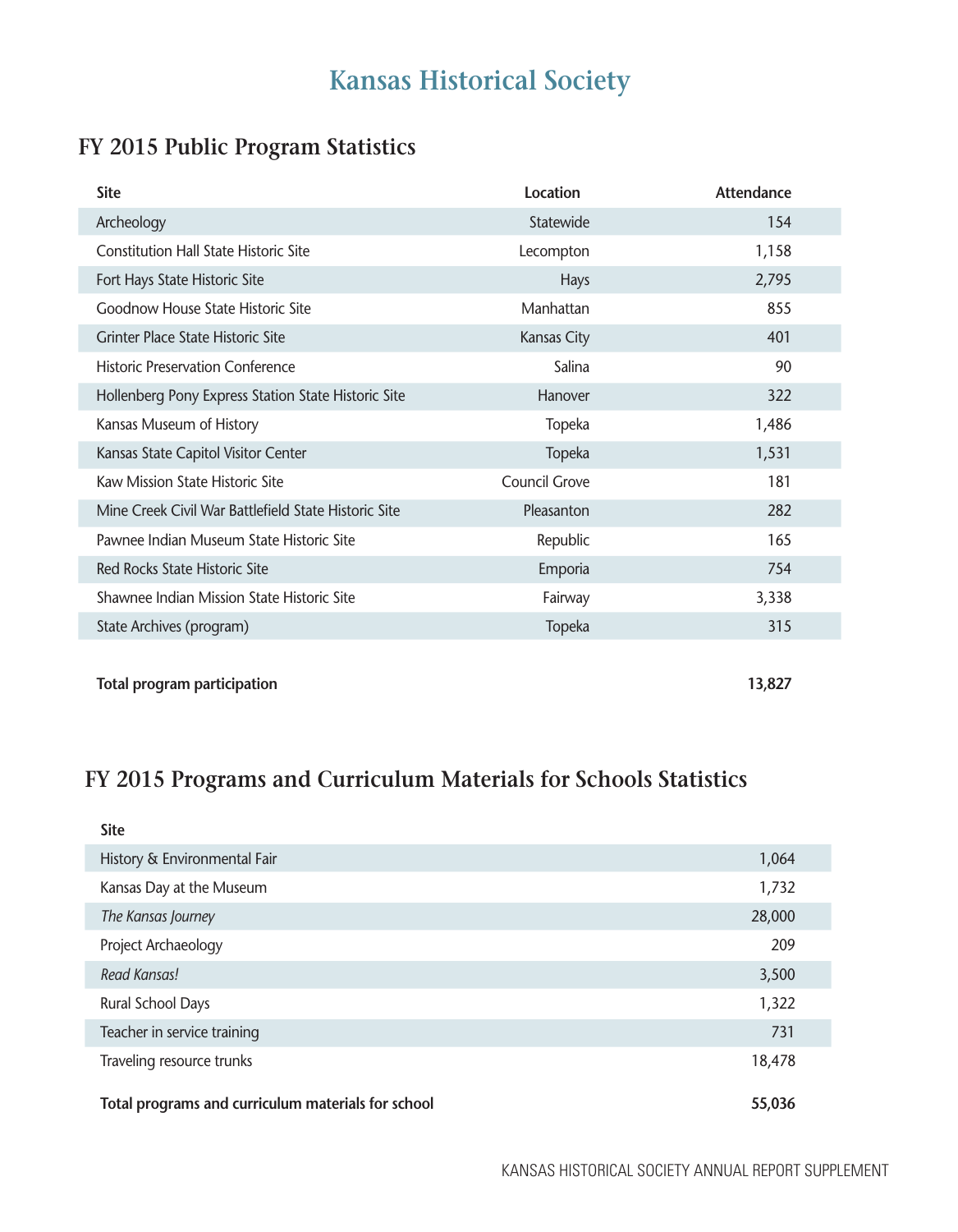### **FY 2015 Services Statistics**

| Type of service                                                           | <b>Total Served</b> |
|---------------------------------------------------------------------------|---------------------|
| Agency records retention schedules created or revised                     | 272                 |
| Archeology outreach                                                       | 602                 |
| Contract archeology projects                                              | 277                 |
| Facility rental participation - Capitol Visitor Center                    | 2,596               |
| Facility rental participation - State Historic Sites                      | 256                 |
| Facility rental participation - Kansas Historical Society                 | 7,976               |
| Heritage Trust Fund workshop participants                                 | 68                  |
| Historic preservation tax credits (federal) – completed                   | 8                   |
| Historic preservation tax credits (state) - completed                     | 66                  |
| Interlibrary loan request filled                                          | 725                 |
| Land survey requests filled                                               | 1,744               |
| Media contacts                                                            | 143                 |
| Media releases                                                            | 118                 |
| Museum loans processed                                                    | 43                  |
| National and State Register listings                                      | 1,561               |
| Photographic use permits granted                                          | 181                 |
| GIS archeological information access provided                             | 64                  |
| Loans of archeological materials provided                                 | 50                  |
| Research requests answered                                                | 4,945               |
| State and federal laws reviews completed                                  | 2,443               |
| <b>State Archives tours</b>                                               | 526                 |
| State records center retrievals (Records Center closed at end of FY 2015) | 12,415              |
| Unmarked Burial Sites Preservation Act cases                              | 10                  |
| Kansas Historic Resources Inventory users registered                      | 124                 |
| <b>Total served</b>                                                       | 37,213              |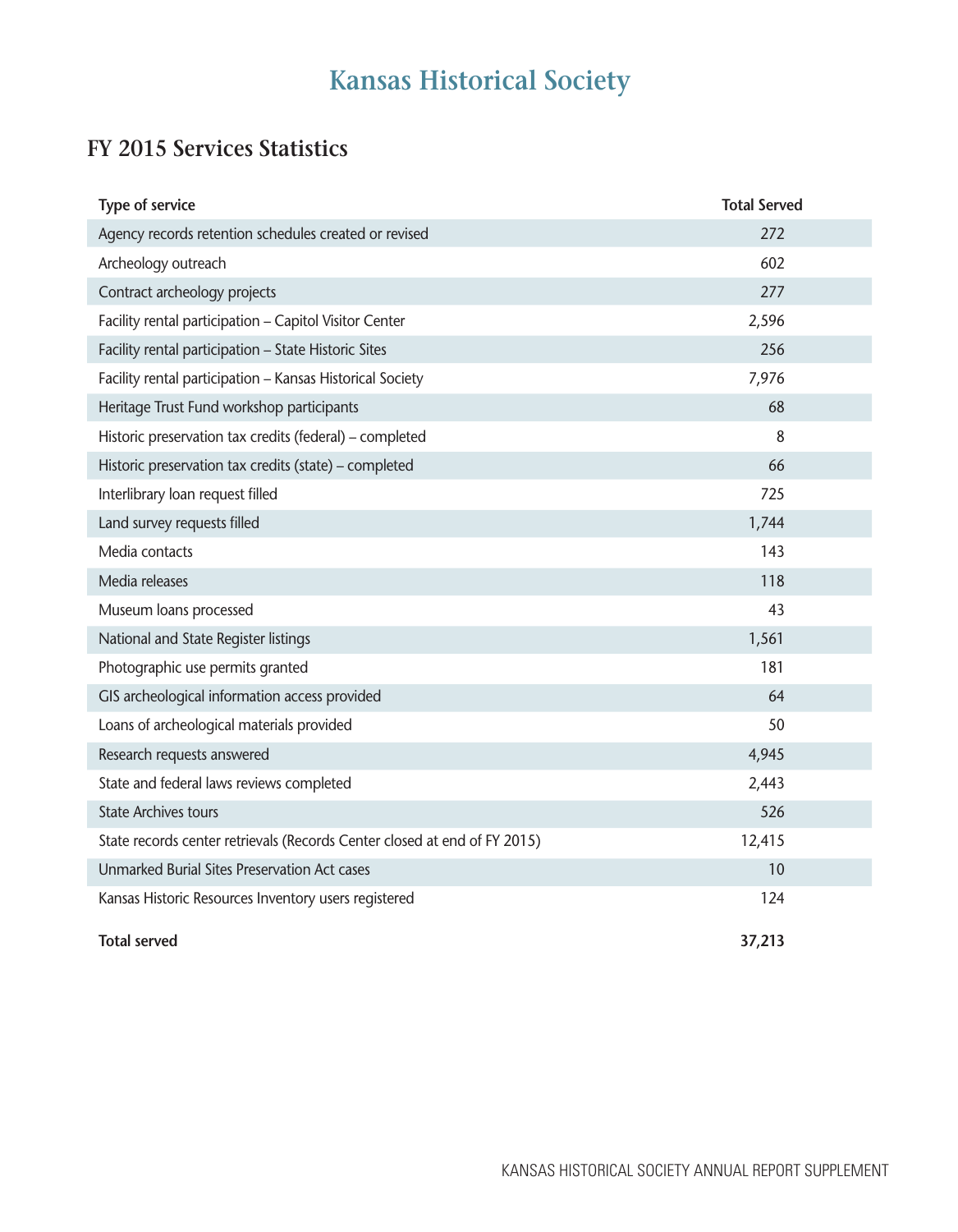### **FY 2015 Publications**

| <b>Title</b>               | <b>Circulation</b> |
|----------------------------|--------------------|
| <b>Kansas Preservation</b> | 6,103              |
| Reflections                | 3,925              |
| <b>KSHS eNews</b>          | 3,427              |
| <b>KSHS Teacher eNews</b>  | 11,616             |
| <b>Total circulation</b>   | 25,071             |

#### **FY 2015 Online Resources Statistics**

| <b>Site</b>                    | <b>Total served</b> |
|--------------------------------|---------------------|
| Facebook fans (19 sites)       | 19,583              |
| Google+ views                  | 139,862             |
| KHRI survey registered visits  | 10,483              |
| kansasmemory.org views         | 2,251,820           |
| kshs.org page views            | 3,704,379           |
| LinkedIn followers             | 385                 |
| <b>Pinterest followers</b>     | 770                 |
| <b>Tumblr followers</b>        | 38                  |
| Twitter followers (4 accounts) | 6,672               |
| YouTube views (3 channels)     | 78,083              |

## **FY 2015 Online Partnerships Statistics**

| <b>Site</b>                                   |            |
|-----------------------------------------------|------------|
| Ancestry (KSHS content) page views            | 4,393,924  |
| Chronicling America (KSHS content) page views | 737,635    |
| Territorial Kansas Online page views          | 109,465    |
| newspaper.com (KSHS content) page views       | 1,530,239  |
| <b>Total served online</b>                    | 12,963,755 |

#### **FY 2015 Grants Statistics**

| <b>Type of Service</b>            | <b>Dollar Amount</b> | Number of projects |
|-----------------------------------|----------------------|--------------------|
| <b>Historic Preservation Fund</b> | \$118,174            |                    |
| Heritage Trust Fund*              | \$881,574            | 14                 |
| Total grants awarded              | \$999,748            | 71                 |

\*Created 15 jobs, \$183,500 in state and local taxes, \$597,000 in gross state product.